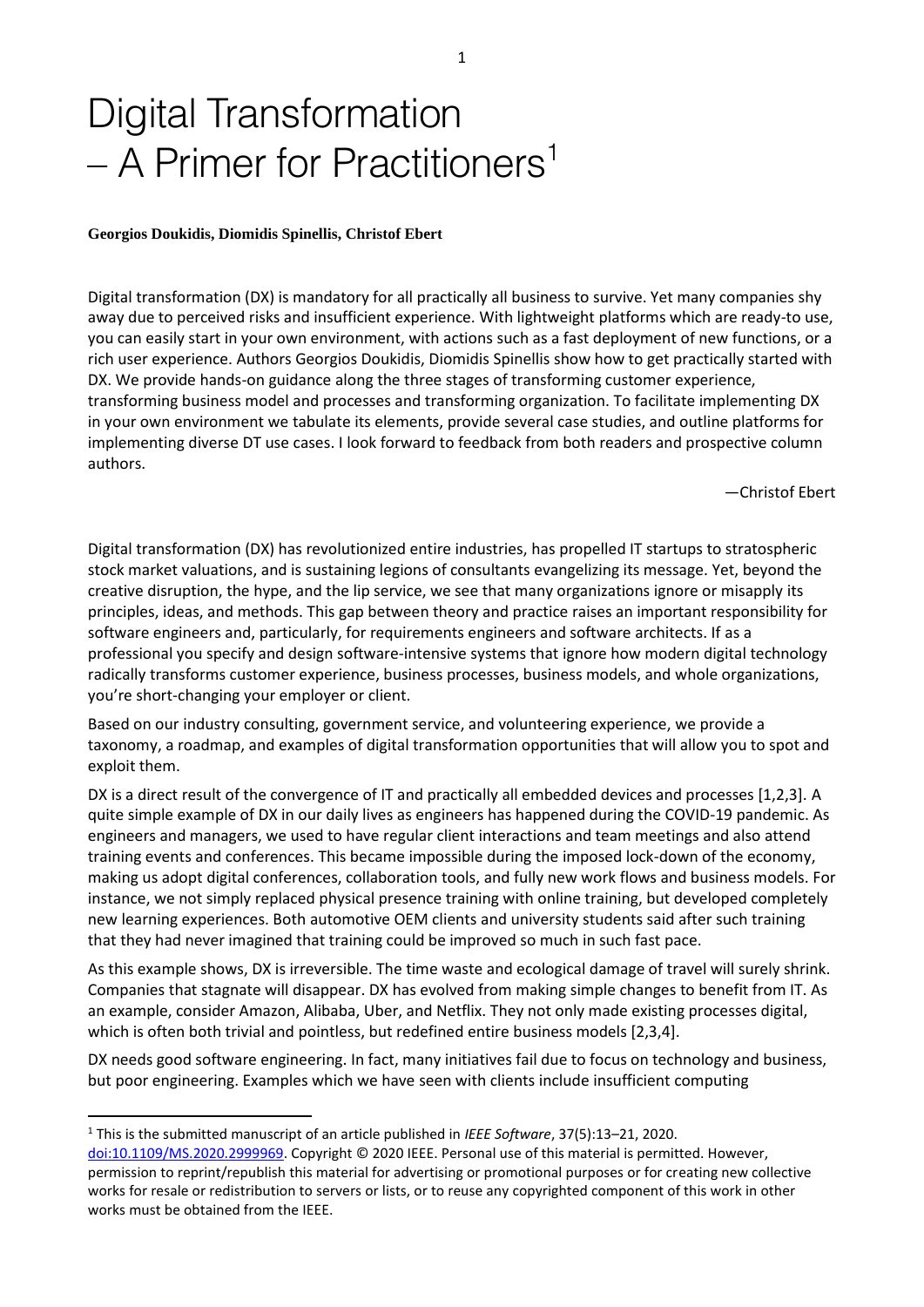performance, poor cybersecurity, inadequate architectures of nested databases which won't scale, and much more. Mobility, user-centric development, smart-devices, e-services, ambient environments, ehealth, and implantables show the benefits and challenges of DX. Obviously the more we connect services with life, the more we need software engineering excellence from specifying requirements to developing reliable and safe software. Dependable business models demand software security, maintainability, and sustainability.

By expanding two existing conceptual models [2, 5], we argue that the four pillars of DX are customer experience transformation, business process transformation, business model transformation, and organizational transformation (Fig. 1). Digital transformation involves the use and exploitation of new and often disruptive digital technologies to radically improve key business operations, products, processes, business models, organizational structures, and management concepts [3,4]. Be aware that the mere automation of manual processes is by no means digital transformation.



#### *Figure 1. The four pillars of digital transformation*

#### Transforming Customer experience

Examine how your customers interact with the business. Consider how the business comprehends the customer's needs and behavior, how it can upgrade the customer's experience, and how it can digitize and automate the sales processes.

First, ensure that all customer interactions with the business are tied to the customer, recorded, and used through a customer relationship management system. Based on that the business should offer a loyalty scheme tied to the its sales goals and growth strategy. Use business analytics methods to obtain a deeper understanding of the customers' behavior with basket and customer traffic analysis and to personalize offerings with recommender systems [6]. Amazon is an exemplar here, with its trove of customer interactions, the Prime program targeting regular customers, and the suggested purchases appearing on its site.

Then, consider how data and technology can upgrade the customer's experience. This entails mapping and understanding all the ways in which the customer interacts with the business, increasing the channels through which you reach your customers (e.g. through the web, voice, and mobile apps), and integrating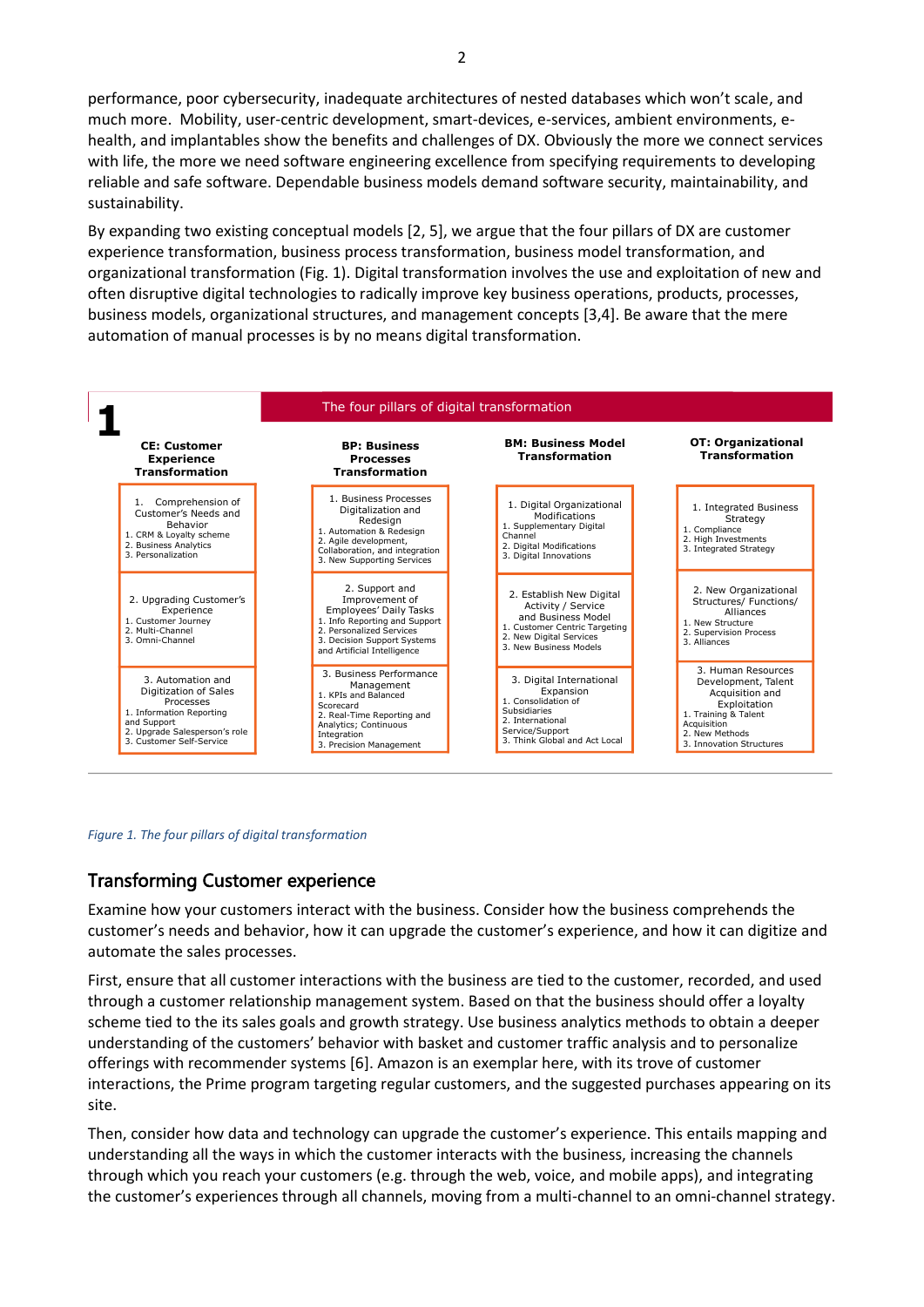Interesting cases here are health care providers who use IT for remote patient management and hospitalization at home as well as major retailers who combine IoT technologies and geo-location services for setting up an omni-channel experience in their physical stores.

Finally, work on improving the effectiveness and efficiency of the sales processes. Provide higher quality information and specialized reports to your salesforce members to support their distance selling abilities and upgrade their role. (Some delivery services are equipping their staff with smartphone apps that allow them to perform sales). Also, invest in customer self-service such as that provided by service kiosks or online end-user customization.

## Transforming Business Processes

In parallel, work at transforming the business processes by digitalizing them, by supporting everyday tasks, and by managing performance.

Start by employing IT to automate and redesign processes, to improve collaboration, or to create new supporting services [7]. Examples we've encountered include the use of robotics for retail order fulfillment, electronic ordering and invoicing for improving collaboration with supply-chain partners, mobile apps for real-time information exchange between an airport's stakeholders, and AI for loan screening or fraud detection services in banks.

Then, look for ways to support and improve the employees' work through better reporting, personalized services, and decision support systems. Here we've seen retailers pull and push reporting throughout the enterprise with mobile apps and, in another company, the assignment of personalized tasks to account managers. In two other cases technicians and medical personnel tap into case-specific data and medical diagnosis support provided through machine learning algorithms.

Use these changes to improve performance management by upgrading established tools, such as key performance indicators (KPIs) and the Balanced Scorecard, with real-time reporting and increased precision. For example, many enterprises use internet of things (IoT) technologies in combination with predictive analytics to obtain actionable real-time information on supply chain performance, factory productivity, and sales operations in large retail networks.

# Transforming the Business Model

More fundamentally, look at how IT can provide new revenue streams through innovations on existing ones, through new digital activities, or through international expansion.

Initially, explore opportunities for adding digital channels to existing services, offering digital modifications to existing services, or introducing digital innovations. Examples here include Netflix supplementing its traditional DVD renting business with online streaming (new digital channel); banks which embrace open banking (digital modifications to existing services); and the dynamic pricing offered by many car insurers (digital innovation).

More ambitiously, look for new activities in the digital domain based on service or business model innovation. These can include customer-centric targeting or segmenting as is done by some banks, entirely new digital services as Amazon did when it launched its AWS cloud offering, or completely new business models, as a major delivery services company did when it began working as an intermediary between suppliers and end-customers.

Digital transformation can also drive international expansion through consolidation of control and globalization of operations. Cases we've seen here involve the provision of common ERP/CRM (enterprise resource planning / customer relationship management) platforms across entire multinational organizations for consolidating their subsidiaries, the global on-demand supply chain management by a leading metal processing company, the establishment of an international on-line customer service center by a travel group, and the localized provision of a luxury brand's e-commerce platform catering to local consumer preferences.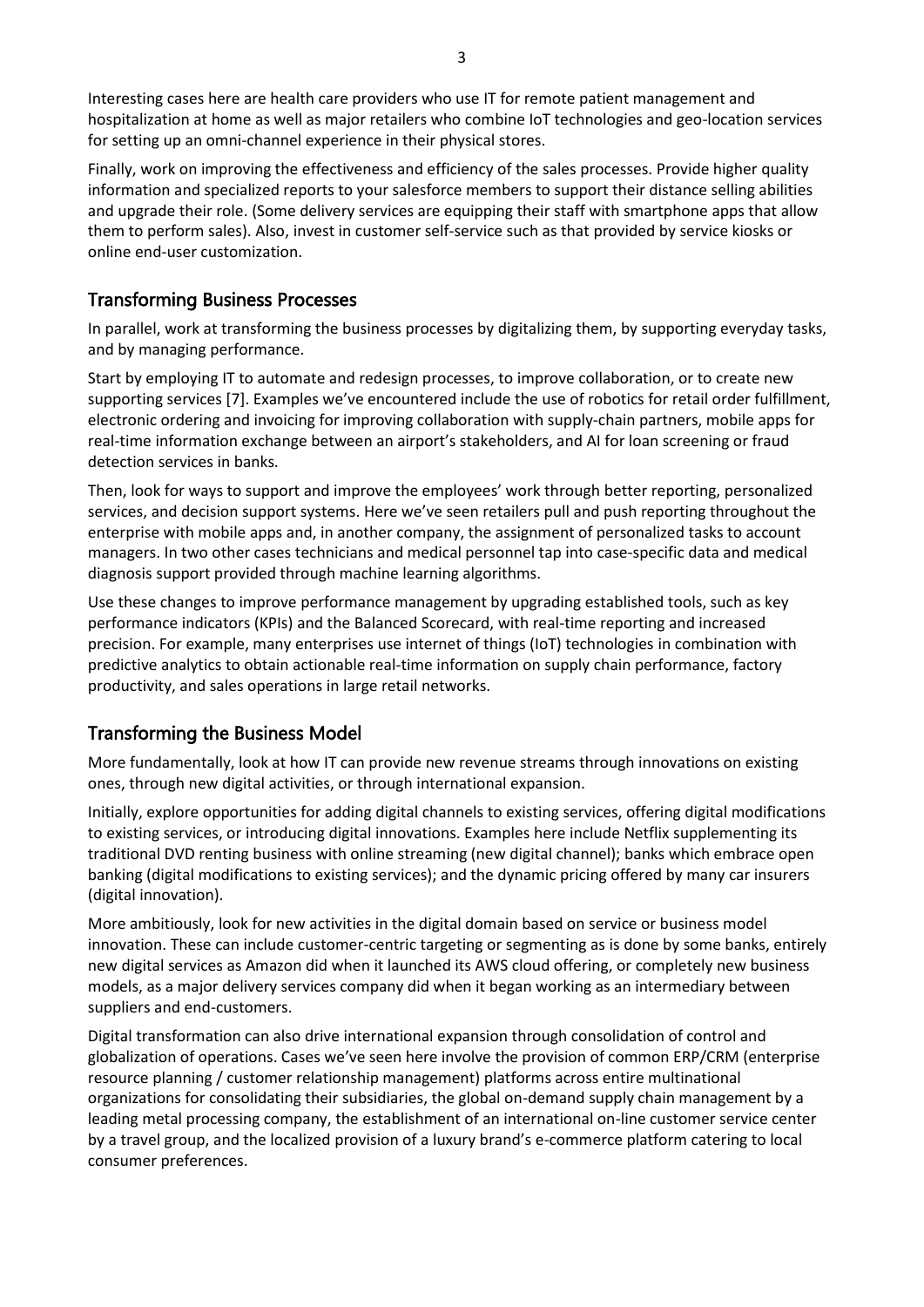# Transforming the Organization

The business revolution that digital transformation brings about requires corresponding strategic, structural, and workforce changes. In the areas of customer experience, business processes, and business models, your role as a software engineer is to spot and act on digital transformation opportunities. In the organizational transformation front, your role is different: to advocate for the required changes when you spot gaps between words and deeds.

On the strategy front, digital transformation often requires hefty investments in IT and research—we've seen companies making billion-euro bets. In many cases, complying with labyrinthine international standards and regulations is both a prerequisite challenge and an opportunity. We've seen this in Europe where some retail businesses are deftly navigating the General Data Protection Directive (GDPR) requirements and banks are exploiting the current Payment Services Directive (PSD2). The ideal should be for the transformation drive to be integrated into the organization's overall and long-term strategy: one telco is coupling it with its sustainability drive, a bank with its international expansion plans.

The required structural changes often involve top-management commitment, the setup of a dedicated digital transformation division or department, new reporting lines [8], regular progress monitoring of the various interrelated projects and initiatives, as well as setting up alliances and finding synergies with partners and other institutions.

Finally, on the human resource front digital transformation comes both with new requirements and prospects. To succeed, the organization must acquire and train talent. The staff development can range from the mundane (a bank training staff on its new digital services; a manufacturer offering digital training to all employees), to the transformational changes required for adopting design thinking and agile software development practices. On top of this, the open innovation programs run by some large companies can help attract new talent and source digital innovations.

# DX Industry Use cases

To see how DX applies in practice, let us look to several use cases. Fig. 2 provides an overview of popular software platforms that can form the basis of key digital transformation tasks. Via its references to specific tasks, we can map use cases to technology platforms. We focused on open source software, because this can often be procured by engineers cost-effectively and without excessive red tape. For the sake of simplicity, we're often using the terms "business" and "customer", but these correspondingly refer equally well to government departments or other organizations and to citizens or individuals in general. Each bracketed sequence appearing in the text refers to a Fig. 1 element. As a software engineer, try to think how your team's existing or new projects can launch or support similar initiatives.

**Finance**. The digital strategy of a bank started as a response to three main external developments: customers demanding advanced digital services, galloping digital technologies, and the removal of entry barriers for FinTech startups due to open banking regulations [OT.1.1]. The priority was customer experience excellence. It was brought about by optimizing customer journeys [CE.2.1] and providing a unique digital experience both at digital as well as physical touch-points [CE.2.3]. For the successful customer journey mapping, the bank applied design thinking methods [OT.3.2] personalizing loan services [CE.1.3]. The bank also emphasized digital operations excellence to simplify operations and reduce costs by promoting the digital on-boarding of new customers [BP.1.1] as well as new supporting services, such as fraud detection [BP.1.3]. It also invested in innovative digital services [BM.1.3], offering its B2B customers an electronic invoicing platform as a service [BM.1.1]. This provided the bank with data used to launch a small business micro-lending and factoring scheme [BM.2.2]. To accomplish these changes, the bank established a 'digital factory' within the bank, which provided digital skills training to all employees [OT.3.1] and ensured their active involvement in the development process. In addition, it launched an innovation incubation facility for FinTech startups with new disruptive ideas [OT.3.3].

**Consumer electronics**. A major electronics and home appliances retailer started its digital transformation initiatives with a five-year integrated strategic plan [OT.1.3] aligning business objectives with digital technologies under a new digital transformation division [OT.2.1]. The retailer implemented consumer analytics systems to obtain real time signals regarding the status and sentiment of customer satisfaction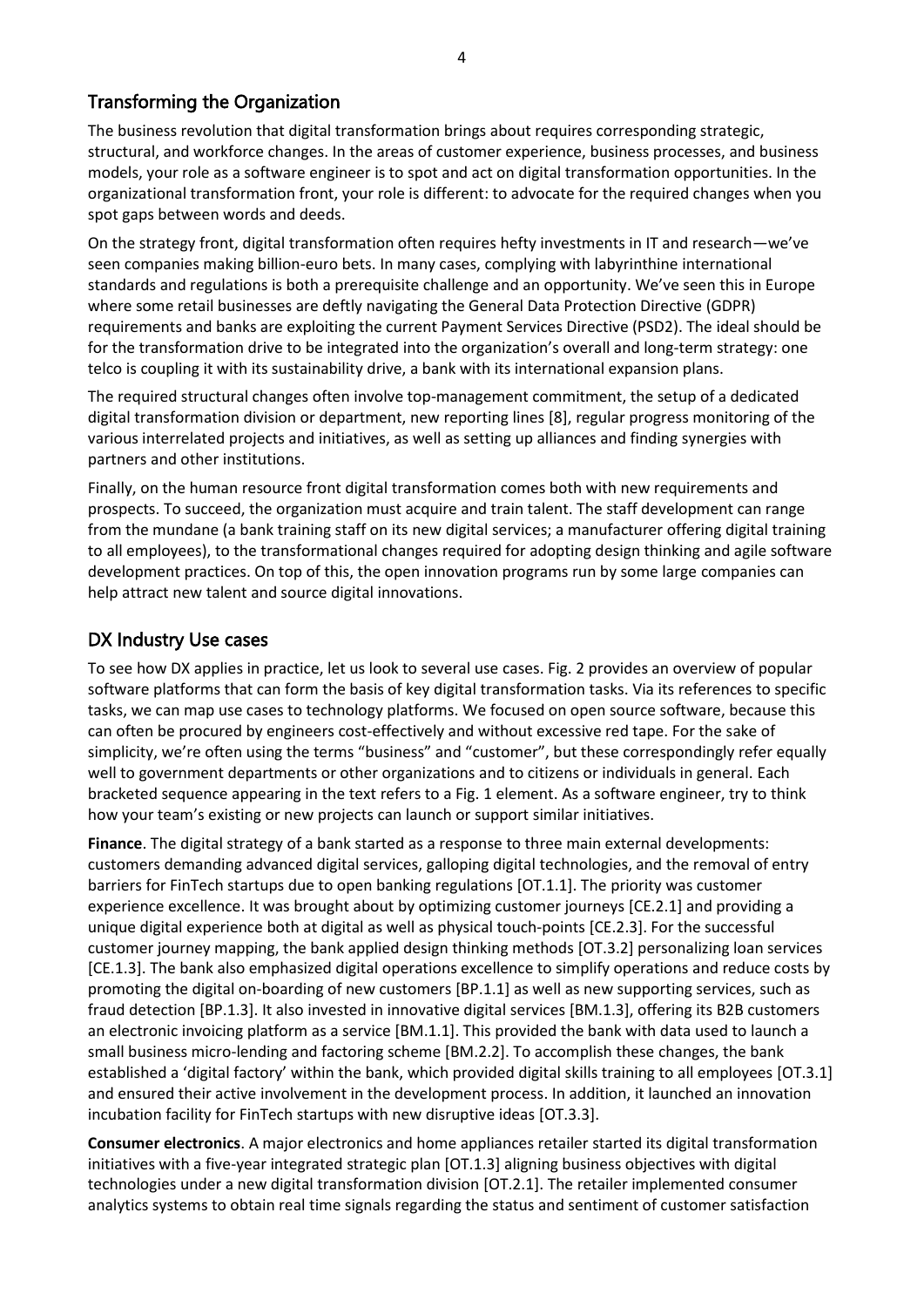[CE.1.2] per customer segment. It then used recommendation systems to provide personalized coupons to high-frequency buyers [CE.1.3] participating in a loyalty scheme [CE.1.1]. It also focused on upgrading customer experience in the multi-channel environment by automatically loading the customer's last online shopping list onto their e-shop basket [CE.2.2]. It thus simplified and streamlined the shopping process, extending the range of products its customers browsed.

**Automotive**. Many OEM and tier-1 suppliers are radically changing their traditional engineering towards DX. With accumulating control units dispersed within a vehicle, complexity today is overwhelming. DX is introduced to migrate to new business models [BM.2.3] and engineering processes [BP.1.1]. Tesla is often quoted as the pacemaker, but others are following fast. Rather than simply changing architectures, the key is to develop an integrated strategy [OT.1.3] around new business models: From cars to mobility, from owning to sharing, from functions to services. On the technology level replace the functional controllers by a service-oriented architecture and delivery model. More important yet is to change engineering culture. Development in the future will be a continuous collaborative process which will fully decouple the rather stable hardware from its functionality driven by software upgrades [BP.1.2]. Engineers and managers must start thinking business needs, payment schemes, and then translate it to services [BM.2.2]. Hierarchic modeling of business processes, functionality, and architecture from a systems perspective allows early simulation while ensuring robustness and security. Agile service delivery models [BP.1.2, 3.3.2] combining DevOps, micro-services and cloud solutions will allow functional changes far beyond the traditional "Vshaped" approach.

**Industry automation**. An international lifts manufacturer started its DX initiatives by using networking technology to sever the ties of its B2B (business to business) sales people with their work location. These enabled virtual communication and collaboration with all back-office divisions [BP.1.2], providing the salesforce with specialized reports regarding the forthcoming week's customer visits [CE.3.1]. It also developed a B2B portal where customers could first see all the lift technical and functional details, and then configure the lift specifications to match their own functional requirements [CE.3.3]. Finally, with intelligent sensors and a mobile app it provided its customers a user-friendly Omni-channel environment showing the quality status of their lifts with pre-specified KPIs [BP.3.1]. The increased interactivity resulted in higher quality customer support [CE.2.3].

**Building industry**: A major international cement company with more than a century of successful operations started in 2015 its digital transformation drives with new organizational structures [OT.2.1]. It moved from hierarchical and geographical silos to cross-functional teams spanning the globe [BM.3.1], while also enabling and encouraging networking through innovative information systems [BP.1.2]. It launched its international digital expansion with a common ERP and human resource management system coupled to a data-warehouse infrastructure covering all business units of the international group [BP.3.1]. This provided worldwide digital reporting and coordination of all subsidiaries, enabling round-the-clock operation and collaboration [BM.3.1]. Later on it focused on improving productivity across the group's factories through an IoT infrastructure in all cement production parts. This involved about two thousand smart readers measuring and communicating the data required for precisely assessing the state of production facilities [BP.3.3]. Through the collected data it implemented machine learning and predictive analytics systems [BP.2.3] that forecast maintenance requirements and productions hickups. Without altering the factory environment, this improved productivity by 10%.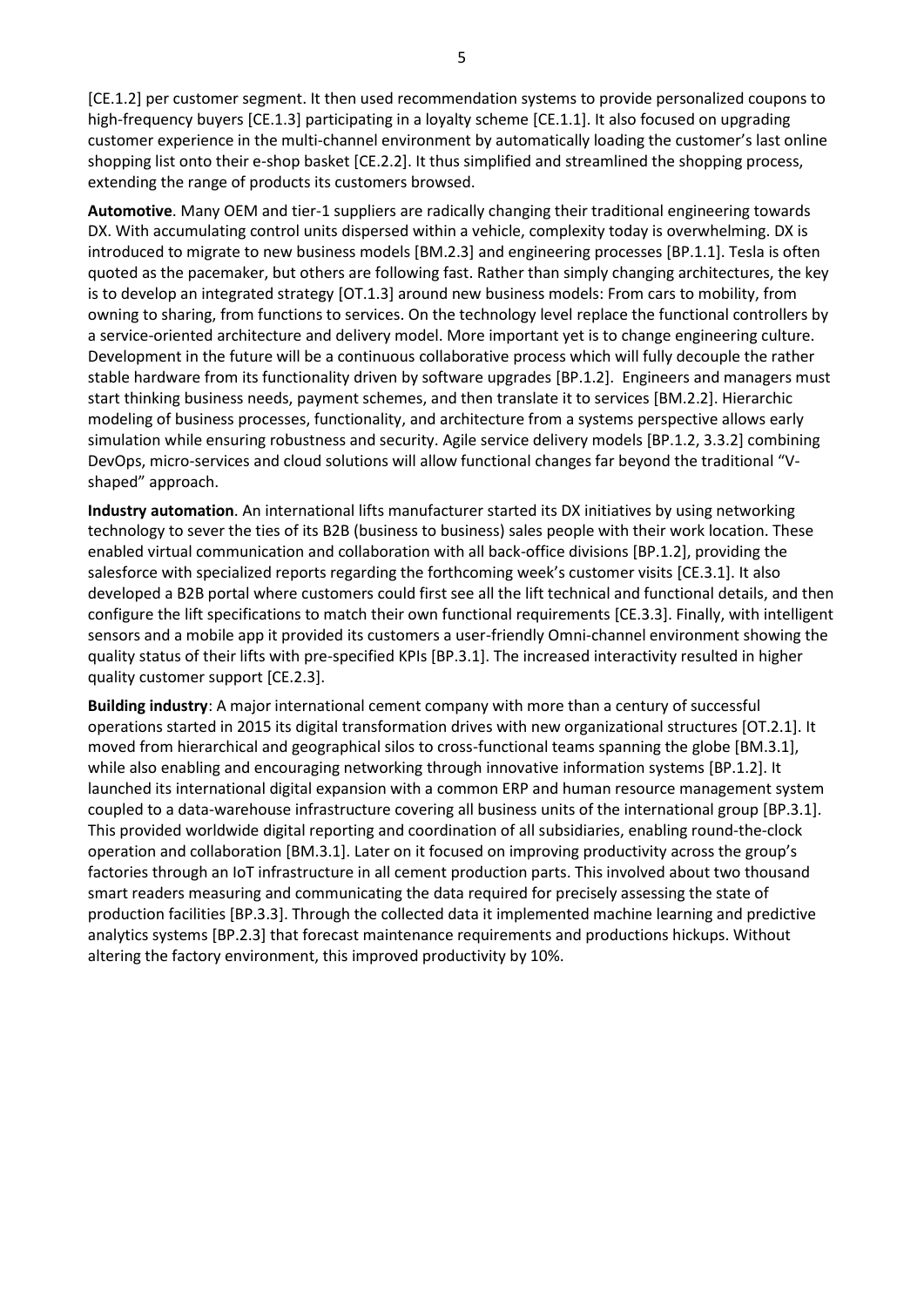| Platform            | <b>Description</b>                                                                                                                                             | <b>Applies</b><br>to                 | <b>URL</b>                  |
|---------------------|----------------------------------------------------------------------------------------------------------------------------------------------------------------|--------------------------------------|-----------------------------|
| <b>Fat Free CRM</b> | Customer relationship management platform<br>featuring group collaboration, campaign and<br>management, contact lists,<br>lead<br>and<br>opportunity tracking. | CE.1.1                               | http://www.fatfreecrm.com/  |
| <b>InfluxDB</b>     | Time series platform with APIs for storing,<br>querying, and processing data. Can be used<br>for dashboarding, visualizing, monitoring,<br>and alerting.       | CE.1.2<br>BP.2.1<br>BP.2.3<br>BP.3.2 | https://www.influxdata.com/ |
| D <sub>3</sub> .js  | Library for producing dynamic, interactive<br>web-based data visualizations                                                                                    | CE.1.2<br>CE.3.1<br>CE.3.3<br>BP.1.2 | http://d3js.org/            |
| R                   | software<br>Programming<br>language<br>and<br>environment for statistical computing and<br>graphics                                                            | CE.1.2<br>CE.3.1<br>BP.2.1<br>BP.2.3 | https://www.r-project.org/  |
| <b>TensorFlow</b>   | Platform of libraries and tools for developing<br>machine learning applications                                                                                | CE.1.3<br>BP.2.3<br>BM.2.1           | https://tensorflow.org/     |
| Keras               | High-level neural networks API focusing on<br>fast experimentation                                                                                             | CE.1.3<br>BP.2.3<br>BM.2.1           | http://keras.io/            |
| <b>Serverless</b>   | Framework for building serverless web,<br>mobile, and IoT applications                                                                                         | CE.2.2<br>CE.2.3<br>BP.3.2<br>BP.3.3 | https://serverless.com/     |
| Apache<br>Airflow   | Platform for authoring,<br>scheduling, and<br>monitoring workflows                                                                                             | BP.1.1                               | https://airflow.apache.org/ |
| Activiti            | Platform for workflow and business process<br>management                                                                                                       | BP.1.1                               | http://www.activiti.org/    |
| PrestaShop          | E-commerce software for building online<br>stores                                                                                                              | BM.1.1<br>BM.2.2                     | https://www.prestashop.com/ |
| OpenCart            | Online store management system.                                                                                                                                | BM.1.1<br>BM.2.2                     | http://www.opencart.com/    |

Fig. 2: Popular Open Source Digital Transformation Technology Building Blocks

# Get Started and Deliver Results

Digital transformation is not necessarily a top-down process. Often it can be started at the grassroots level addressing a specific use case in a given environment. With initial success, it can further grow. This approach helps especially SMEs and companies with diverse business models. When specifying and designing software-intensive systems you can employ modern digital technology to radically transform customer experience, business processes, business models, and entire organizations. Starting with how the customers interact with the business, reconsider how the business comprehends the customer's needs and behavior, how it can upgrade the customer's experience, and how it can digitize and automate the sales processes. In parallel, work at transforming the business processes by digitalizing them, by supporting everyday tasks, and by managing performance. More fundamentally, exploit IT to provide new revenue streams through innovations on existing ones, through new digital activities, or through international expansion. To ensure these changes take place be ready to advocate within your organization for the corresponding strategic, structural, and workforce changes

Given the diverse and often dramatic changes that digital transformation can bring about, such an exercise should be preceded by a technology assessment. This will examine the legal, regulatory, ethical, societal, and economic consequences associated with the planned course of action. Although as a software developer you may lack the skills and experience required to perform a technology assessment, recognizing the need for one and pressing for it to be conducted can save your company from embarrassing or even catastrophic mistakes.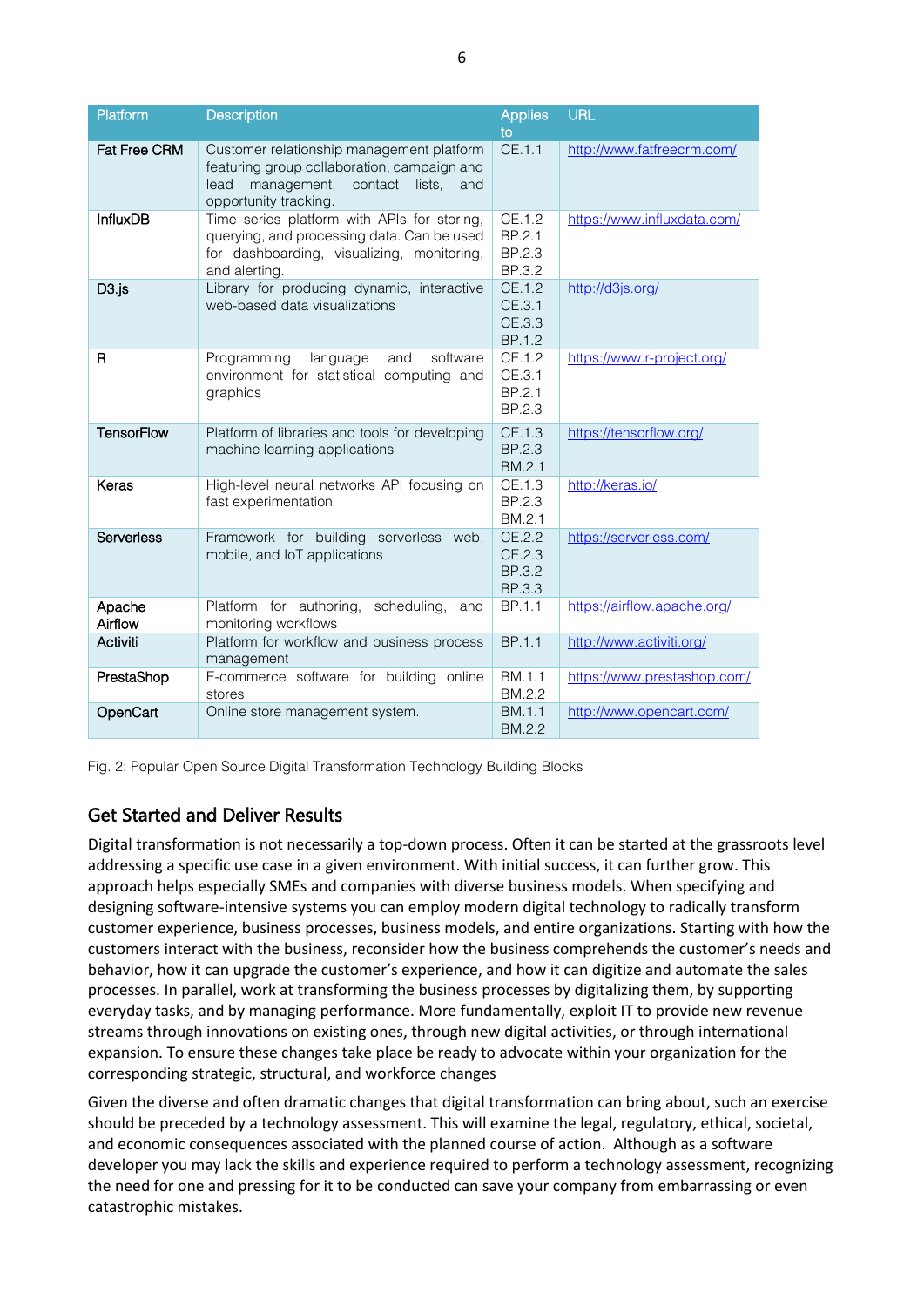The mere automation of manual processes is by no means digital transformation. It's similar to striving for faster carriage horses, rather than replacing them with an engine. Only when a business purposely adjusts its strategy, structure, and workforce aiming for IT to transform its customers' experience, its internal business processes, and its business models can it reap the benefits of digital transformation and thrive in the modern economy.

#### References

- 1 Ebert, C. and Alpana Dubey: Convergence of Enterprise IT and Embedded Systems. IEEE Software, ISSN: 0740-7459, vol. 36, no. 3, pp. 92-97, May 2019
- 2. Sebastian, M., J.W. Ross, C. Beath, M. Mocker, K.G. Moloney, and F.O. Nils: How Big Old Companies Navigate Digital Transformation. MIS Quarterly Executive, vol. 16 : no. 3, article 6, 2017.
- 3. Matt, C., T. Hess, and A. Benlian: Digital Transformation Strategies. Business and Information Systems Engineering, vol. 57, no. 339, 2015. https://doi.org/10.1007/s12599-015-0401-5
- 4. Ebert, C. and H. C. Duarte, Digital Transformation. IEEE Software, vol. 35, no. 4, Jul 2018, pp. 16–21. https://doi.org/10.1109/ms.2018.2801537
- 5. G. Westerman, D. Bonnet, and A. McAfee. "The nine elements of digital transformation." MIT Sloan Management Review, vol. 55, no. 3, 2014, pp. 1-6.
- 6. Sarantopoulos, P., A. Theotokis, K. Pramatari, and G. Doukidis: Shopping missions: An analytical method for the identification of shopper need states. Journal of Business Research. vol. 69, no. 3, 2016, pp. 1043-1052.
- 7. Karagiannaki, A., G. Doukidis, and K. Pramatari: A Framework for mapping the RFID-enabled Process Redesign in a Simulation Model. Journal of the Operational Research Society, vol. 65, no. 7, 2013.
- 8. Singh, A. and T. Hess: How Chief Digital Officers Promote the Digital Transformation of their Companies. MIS Quarterly Executive, vol. 16, no. 1, article 5, 2017.

### Sidebar: DX Practitioner Guidance

Stepwise extend business models [BM.2.3] towards user integration and ecosystems. Do not exaggerate with a one-dimensional hype, such as big data, but rather ask which technology and changes best suit your own needs. Let DX grow incrementally with a clear vision which data to use and how to extend your business. Move from classic functional split towards integrated business processes [BP.1.2]. Model business processes, functionality and architecture from a systems perspective, while ensuring robustness and security.

Develop innovative services for your products [BM.2.2], by linking products with company IT to intelligent services and business models. Examples include predictive maintenance, adaptive configurations, and multi-sensor fusion for enhanced functionality [BP.3.3] and user experience [CE.2.1]. Invest in new ecosystems that connect your entire value chain from suppliers to end-users. Stimulate customers, vendors, and their own employees with creative methods to develop the few but crucial value features that make your product different [OT.2.3].

Simplify your product portfolio, reduce product complexity, and streamline operations [BP.1.1]. Focus on cost innovation over the entire life cycle. Use targeted benchmarks[BP.3.1] and continuously learn from other companies. Invigorate and clarify innovation processes with stringent guided ideas, very short decision-making phases and faster development of solutions [OT.3.3].

Modernize your engineering and make it and the associated R&D part of the business [OT.2.1]. Ask yourself if your work and each step will generate money or create waste [BP.3.1]. Replace classic process models and quality management with flexible agile structures [BP.1.2]. Process matters in DX, but frameworks disappear. Be it CMMI, PRINCE2, or SAFe, complex frameworks will not prevail under today's cost and efficiency pressures. Development, operations, and service must become one continuous process. Look to value chains. Today we see a wealth of innovative ecosystems and delivery models in systems engineering and IT-driven services.

Use DX to innovate in your delivery [CE.3.3] and operations [BP.2.3] models. Collaborate with established experts to reinvent your processes. Take a fresh look at your value chain. Ask which core-competencies you need or must grow, what to outsource, and how to reduce or innovate saturated products [OT.1.3].